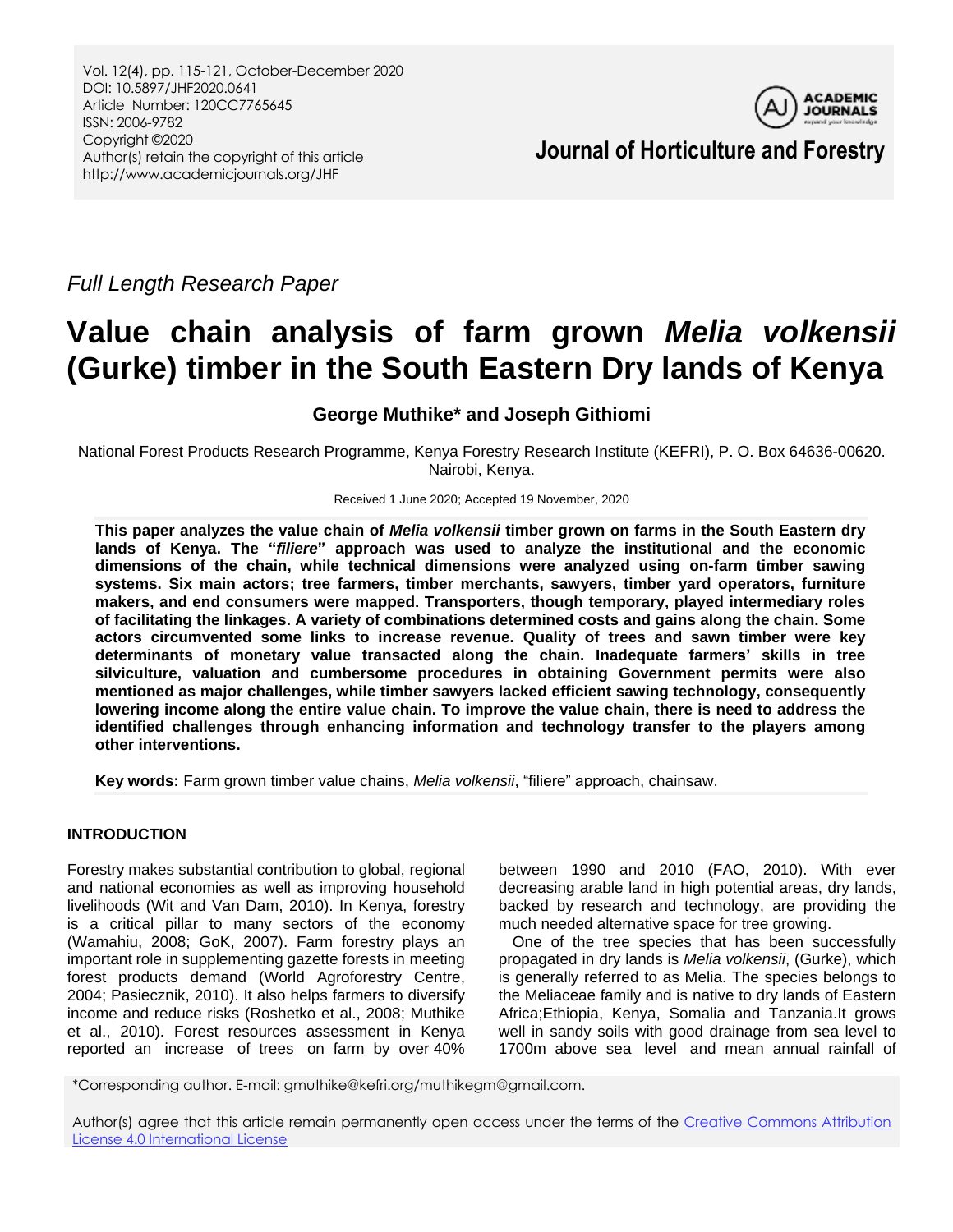between 300-800 mm and temperature range of 26-38°C (KFS, 2018). In Kenya, Melia was successfully introduced and propagated on farms in Tharaka Nithi, Kitui, Makueni and Taita Taveta Counties, which lie in the South Eastern dry lands of the country.

Kibwezi area, which comprises Kibwezi East and West Sub-counties in Makueni County, is one of the areas in the South Eastern Kenya. The area receives a mean annual rainfall of between 300 and 400mm (KFS, 2018). Melia was introduced on farms in Kibwezi in the mid-1990s, alongside other areas in Kitui and Tharaka Nithi counties, following extensive collaborative research between Kenya Forestry Research Institute (KEFRI) and other partners involving technology development for seed treatment to break its characteristic dormancy and propagation of the species on farms. To date, a good number of farmers in Kibwezi have adopted Melia tree farming, with a number having relatively large wood lots under *Melia volkensii* and a few running into plantation sizes. The government has continued to encourage farmers to adopt the species in an effort to bridge the gap in forest cover in line with the Kenya National Forestry Programme 2016-2030 (MENR, 2016) and the aspirations of the Kenya Constitution 2010. Other Non-Governmental organizations have also been helping farmers in other dry land areas to grow Melia trees. A good example is along the seven forks dam belt on the border of Embu and Machakos counties, where over 2000 farmers have each set aside at least 2 acres to grow Melia, with support from Better Globe Forestry (BGF) (Karuga, 2016).

## **The problem statement**

Melia is a fast-growing dry land species, producing high value timber. Though indigenous in drylands like Kibwezi, it is new on farms and its commercial utilization is still in its infancy. Before adaptation on farms, Melia wood from wild trees had been used for building traditional houses, fencing and for tool handles. After introduction on farms in the early 1990s, mature trees are converted to sawn timber for furniture and other new products, opening new trade pathways but at small scale. However, with increase in interest in the species, more business players like timber merchants are beginning to appear, buying trees for conversion to sawn timber, which is sold to other regions (Wekesa et al., 2012). Brokers have similarly tried to find their space, connecting tree farmers and new merchants for a fee. With these increased entrants, the value chain has expanded and prices of the final sawn timber and timber products increase due to the rising transaction costs. This study was therefore designed to map and analyze the Melia timber value chain in Kibwezi area and establish the distribution of benefits along the value chain. The study analyzed the institutional, technical and economic dimensions of the Melia timber

value chain and examined the challenges faced by players and possible solutions, all aiming at assisting investors interested in Melia timber to make informed choices on their preferred entry points.

#### **METHODOLOGY**

#### **Study area**

The study was carried out in Kibwezi (East and West) Sub-counties, Makueni County in the South Eastern dry lands of Kenya. The area bordering the Chulu Game Reserve and both Tsavo East and Tsavo West National Parks is fairly dry, receiving a mean annual rainfall of 300-400 mm per year, in two seasons, October-December and March – May (KFS, 2018). With such low rainfall, only drought resistant tree species can survive in the area. The area was purposefully selected for this study because many farmers have been growing Melia trees from the time of introduction, and trade activities around Melia timber have surfaces though with little organization (Wekesa et al., 2012).

#### **Study approach and data collection**

Different approaches have been used in value chain analyses, dictated by the types of chains and their complexities. The *Filiere* approach is one of the widely used methods (Bernstein, 1996). The term *filiere* means a "thread" and refers to a market chain, comprising the stages from the raw material producers to the final product consumers. The approach was developed to analyze price information through a commodity journey from raw material to final product (Freud and Dabat, 2000). It specifically addresses social relations, institutional arrangements and the role of actors in complementing conventional economics. In this study, *Filiere* approach was found appropriate owing to the newness of the product (*Mellia volkensii* timber) and therefore the type of players trying to fit themselves into the value chain.

The study aimed at documenting the various stages of the value chain; major actors; their relationships, costs and revenues involved at each stage (Bernstein, 1996). Tree farmers who participated in the initial establishment of Melia species (now organized into a cooperative) were used to provide information on tree growing and trade. To understand the timber business practices in the study area, a survey was conducted in Kibwezi town and the surrounding major market centres; Makindu, Kinduani/Mbui Nzau, and Mtito Andei, targeting timber yard operators and carpenters as well as transport service providers. This was aimed at providing information on the extent of timber-based businesses, timber species used, major sources, value addition practices and final products made as well as prices. A business census was then conducted to establish the number of sawyers, timber merchants, timber yard operators, and carpenters in the study area. Transport providers and brokers were also included to understand their involvement in Melia timber business.

#### **Analysis of institutional, economic and technical dimensions**

Data collection was grouped into three components: institutional, technical and economic dimensions. Institutional dimension involved the relationship between direct and indirect actors and their individual and/or collective objectives. Analysis of the economic dimension interrogated the costs and revenues as a result of operations at each stage of the chain. It also looked at the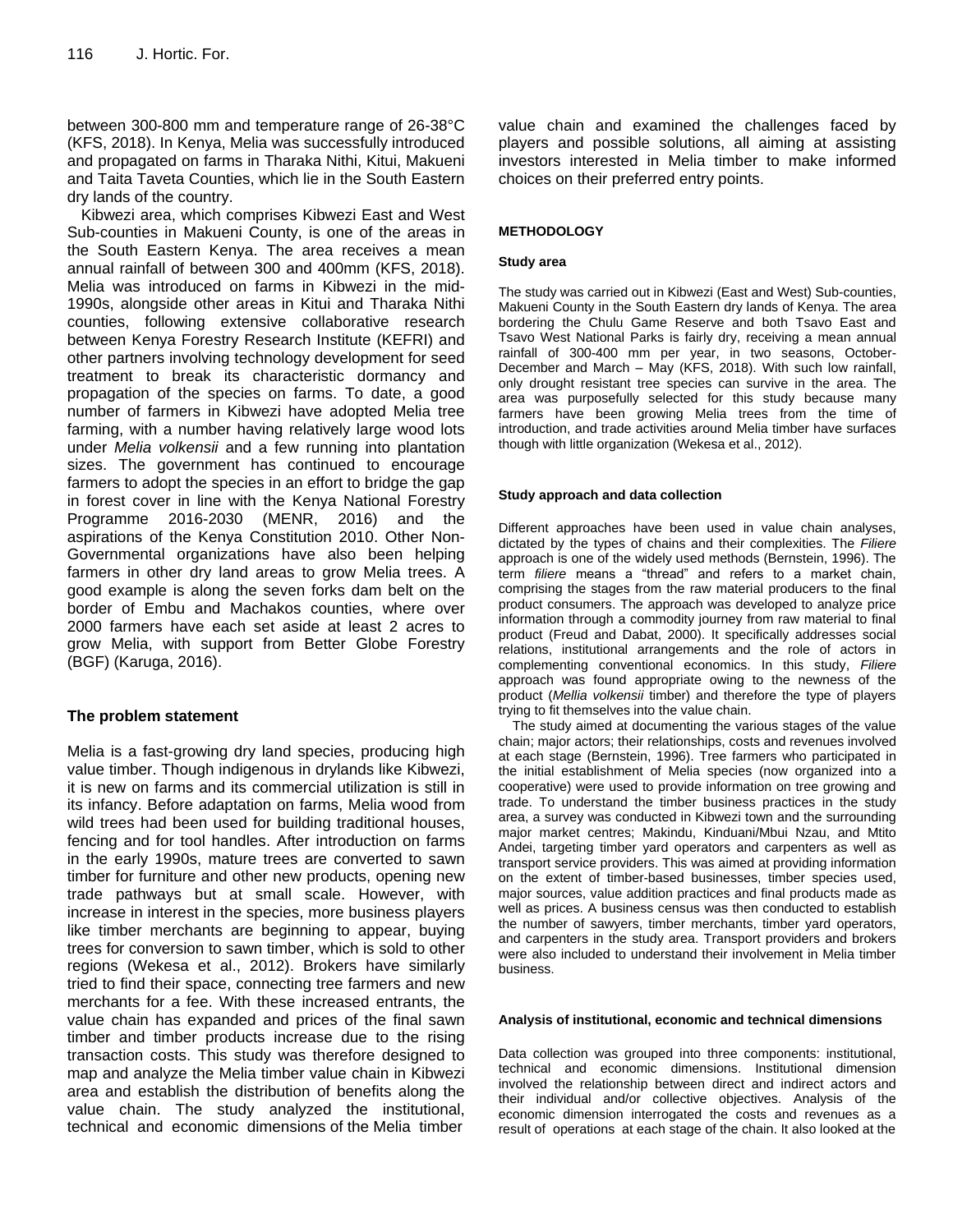proportion of the price of final product (sawn timber) amongst the actors along the entire chain, the strong and weak transfer points in relation to prices, cost cutting mechanisms between stages and how players were being affected by changes in the relationships among them. For both institutional and economic dimensions, structured questionnaires were developed according to the theory and principles of the *filiere* approach (Bernstein 1996), as described by Freud and Dabat (2000). The questionnaires were pre-tested to identify the value chain links and the actors in each link, degrees of integration and the types of combinations and options in between. Computation of price transfer between stages was performed based on timber standard volume (board foot), to evaluate the value added and net margins at each stage. Group discussions were conducted separately for each category of players, aimed at determining the challenges they faced in the various links (growing, processing and marketing/utilizing Melia timber products), and their suggested solutions towards improving the value chain.

Technical dimension focused on timber sawing operations, technology used, constraints and how to improve efficiency. Due to lack of formal saw milling practices in the study area, owing to lack of forests, timber was sawn using freehand chain sawing method, which is the common sawing method used by the local timber sawyers. One local experience chainsaw operator was used to saw part of the timber. An improved framed chainsaw system, developed by KEFRI (Muthike, 2016), was used to saw the other part of the timber for comparison of efficiency. The framed chainsaw system was operated by a trained KEFRI chainsaw operator.

Six mature Melia trees of good stem form were selected from the farms and felled using chain saws. Each tree was crosscut into logs depending on market dimensions for sawn timber lengths. Log diameters were measured at the bottom, middle and top of each log. These measurements were used to compute log volumes. Half of the obtained logs were sawn using freehand chain sawing method while the other half was sawn using the framed chain sawing system. All logs were sawn to standard sawn timber dimensions. Log and sawn timber volume and recovery were computed using standard timber conversion methods (ISO, 1983; ISO, 1974). Timber surface roughness was determined using the procedure described by Richter et al. (1995) and Funk et al. (1992).

#### **Data analysis**

Data analyses were carried out using Microsoft Excel 2010, SPSS version 17 and Minitab14. Data distribution was determined using Microsoft 2010. To compare differences in the transaction costs and revenues, analysis of variance (ANOVA) was used. Univariate analysis was used to show the variation of revenues along the value chain links.

## **RESULTS AND DISCUSSION**

#### **Melia timber value chain mapping and analysis of institutional factors**

The study mapped a multi-staged Melia timber value chain operated by different categories of actors, with varying sets of interactions as shown in Figure 1. The direct actors involved in the value chain include tree farmers, timber merchants, sawyers, timber yard operators, furniture makers and furniture consumers. Farmers grow and sell standing tree to timber merchants and other buyers including neighbours for their domestic use. The merchants hire chainsaw operators to fell and convert the trees to sawn timber. Sawn timber is sold to timber yard operators, who stock and sell the same to furniture makers for further processing into furniture and other timber products for final consumption. Within these activities, transporters are engaged in transporting sawn timber and/or finished furniture products to the designated stages in the value chain. Transporters occasionally provided additional jobs to other people as loaders.

A part from the main actors, other relationships existed, where players circumvented some chain links to cut costs (indicated by dotted lines and/or double arrow). In some cases, brokers come in between and made money by connecting players in a link, which increased the cost of the final product. Brokers for example would be hired for a commission by timber merchants to scout for mature trees. Some brokers would buy trees from farmers and sell them at a profit to merchants, sawyers, timber yard operators or furniture makers. This tends to increase the cost of trees. On the other hand, some timber yard operators bought standing trees from farmers, instead of sawn timber from merchants. Farmers themselves would at times hire sawyers to process the trees into sawn timber. Similarly, some furniture makers reported that when they have special orders that require nonconventional timber dimensions, they approached farmers to buy standing trees. These trees would later be sawn to the carpenter's specified dimensions, which enabled them to circumvent some steps tended and consequently lowering costs by shortening the value chain.

## **Analysis of economic factors**

Results indicated that value addition took place in a variety of forms as the main and subsidiary actors interact at various links of the chain, from the standing trees to the final timber products. For ease of analysis of value addition, the study concentrated only on stages from standing trees to sawn timber. Furniture making was left out due to the additional materials needed like adhesives, varnishes and upholstery among others, which make analysis of the value addition more complex. However, consideration was given to Melia timber playing a more preferred substitute to other timber species initially brought from other regions for making furniture. The distribution of the gains due to value addition along the chain is shown in Table 1.

Other factors that influenced the value transacted at various links of the chain included the quality of the standing tree stems and that of the resultant sawn timber. The buyers sought straight long stems with fewer knots, to get high quality timber. Carpenters with specific orders (e.g. school furniture) would be willing to pay more to select the required timber from yards or select standing trees with suitable stem characteristics and pay a premium price. Thus, farmers got paid more per board foot of sawn timber when they sold trees with good stem form.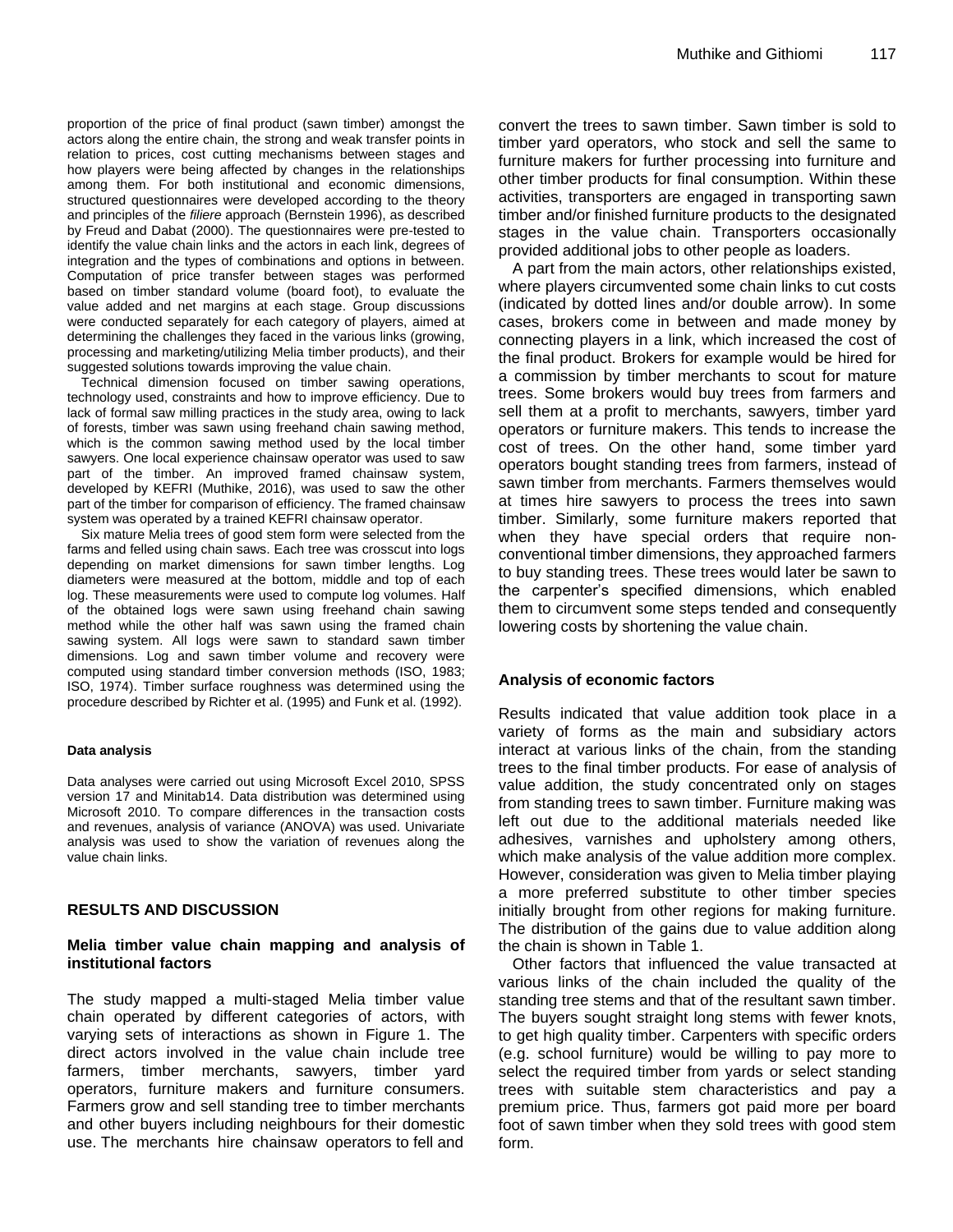

**Figure 1.** Melia timber value chain in Kibwezi Sub-county, Kenya. The chains indicated in one sided arrow solid lines indicate the most commonly occurring direct structures and stages of the value chain. Double solid lines indicate cases where materials go to and from each actor. Circumventive chains are indicated by dotted lines. Chains that go through transporters are indicated by lines going through Transporters. Other minor players like loaders are covered under transporters. The top two stages (Transporters and Furniture consumers) are indicated in dotted lines because they are not analyzed in this study, whose scope covered up to carpenters as the consumers of Melia sawn timber.

Costs and gains along the value chain were also influenced by players circumventing some stages and engaging in value addition operations themselves. For example, when farmers had the trees converted to sawn timber, there was an additional gain of at least KES 19-29 per board foot, attributed to value addition and sale of offcuts and fuel wood. Similarly, timber yard operators gained an additional KES 12-20 more by buying trees and converting them to sawn timber instead of buying sawn timber from merchants. This gain is additionally attributed to the value of the offcuts, which would add to the sales. Similarly, carpenters realized an additional gain of KES 10-18 when they bought standing trees directly from farmers and hired sawyers to convert the trees to sawn timber. Tree buyers tended to pay higher when they initiated the sale and less when the farmer had to look for them. Brokers were also reported to offer the lowest prices for the standing trees and in such scenario, the farmers neither got full value of their trees nor did they have power over how the trees were processed. This has been reported in other studies as one of the reasons for farmers not finding tree growing on their farms a lucrative activity owing to the length of time it takes to raise a tree to maturity (Wit et al., 2010; Fehr and Pasiecznik, 2006). Because of low volumes of sawn timber and furniture products traded in the study area, there were no designated transport providers. Therefore, players hired transport as and when needed. Major transportation means reported along the value chain was pickups and motor cycles. The cost of transportation for sawn timber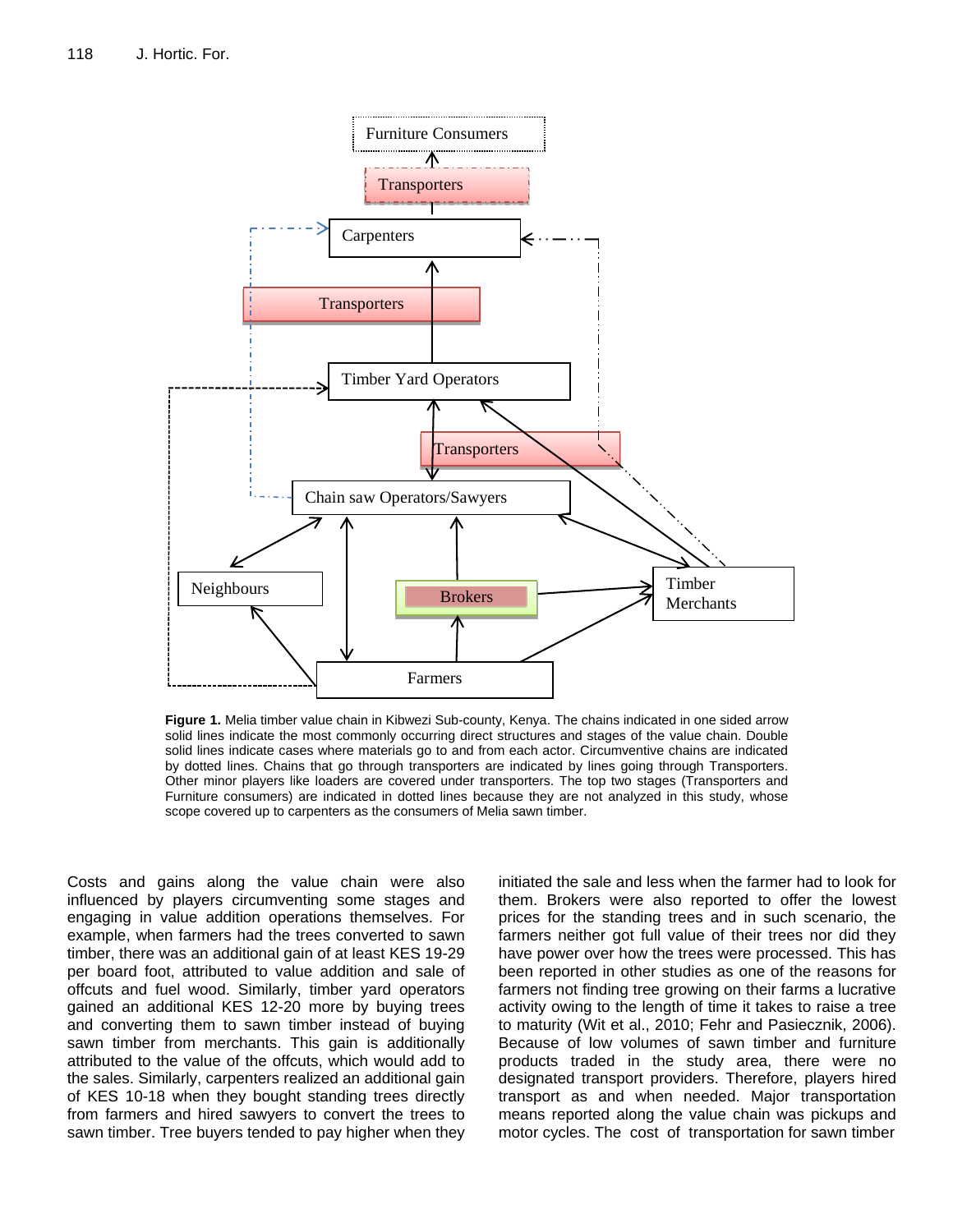| Actor                         | <b>Number</b><br>identified in<br>the study area | <b>Mean</b><br>age<br>(Yrs) | Who they sell to/serve                                                                 | Gain/BF of<br>sawn timber<br>(KES) | <b>Mean</b><br>Gain/BF<br>(KES) |
|-------------------------------|--------------------------------------------------|-----------------------------|----------------------------------------------------------------------------------------|------------------------------------|---------------------------------|
| <b>Farmers</b>                | 15                                               | 52                          | Neighbours, merchants, sawyers,<br>brokers, timber yards                               | $18 - 21$                          | 19.5                            |
| <b>Brokers</b>                | 6                                                | 29                          | Timber merchants, sawyers,                                                             | $9 - 13$                           | 11                              |
| Timber Merchants              | 4                                                | 31                          | Timber yards, Furniture makers                                                         | $10 - 16$                          | 13                              |
| Sawyers/chainsaw<br>operators | 17                                               | 25                          | Farmers, neighbours, Timber merchants,<br>timber yards, Furniture makers               | $12 - 15$                          | 13.5                            |
| Transporters                  | Various                                          | ۰                           | Farmers, neighbours, Timber merchants,<br>timber yards, Furniture makers,<br>consumers | $10 - 14$                          | 12                              |
| <b>Timber Yard operators</b>  | 8                                                | 32                          | Furniture makers, house builders,                                                      | 14 - 16                            | 15                              |
| Sub-total                     |                                                  |                             |                                                                                        | 78 - 95                            | 86.5                            |
| <b>Furniture makers</b>       | 21                                               | 27                          | Households, urban dwellers                                                             | $25 - 53$                          | 39                              |
| Grand-total                   |                                                  |                             |                                                                                        | $103 - 148$                        | 125.5                           |

**Table 1.** Major Actors in Melia timber value chain.

1 USD = KES 100 (2018/2019).

**Table 2.** Timber recovery and quality analysis.

| <b>Sawing system</b>         | Timber recovery (%) | Dimension deviation (mm) | Surface roughness -Ra (µm) |
|------------------------------|---------------------|--------------------------|----------------------------|
| Freehand chain sawing method | 29.4                | 5.32                     | $162.18 \pm 32.57$         |
| Framed chain sawing system   | 48.7                | 2.48                     | $107.54 \pm 11.81$         |

and furniture products was reduced when large quantities were transported at a time or when motor cycles were used for smaller consignments instead of pickups. Moreover, large trucks were not frequently used in timber business in the study area, as logs are usually sawn on felling site using chain saws.

## **Analysis of technical factors**

Technical factors in this study focused mainly on the efficiency of sawing technologies used, timber dimensions and surface quality. Observations showed lack of formal sawmills and other value addition practices like timber seasoning, grading and preservative treatment. Technical analysis revealed that the freehand chain sawing method currently being used recovered less timber with higher dimensional variability and rougher surface than framed chainsaw system as detailed in Table 2.

Framed chainsaw recovered 48.7% of the logs into sawn timber. This was significantly ( $p = 0.031$ ) higher than 29.4% recovered using freehand chain sawing method. Dimensional variability and surface roughness  $(R_a)$  were also significantly lower ( $p = 0.001$ ) at means of 2.48 mm and  $107.54 \pm 11.81 \mu m$ , respectively for timber sawn using framed chainsaw system compared to 5.32 and 162.18±32.57 µm in timber sawn using free hand chain sawing method. These results, though slightly different, show some similarities in range with results reported in earlier studies. Guillaume et al. (2010) reported timber recovery rates ranging from 28 to 35%, for freehand chain sawing, using different timber species and stem diameters. Muthike et al. (2013) reported sawn timber recoveries of 48 to 56% for framed chainsaw system. Small variations may be attributed to among other factors, influence of log diameter and stem form as well as sawyer's experience (Muthike, 2007). The analyses in this study revealed that the technical aspects (timber sawing technology) influenced the profitability along the Melia timber value chain.

Tree buyers tended to offer lower prices for standing trees to compensate for the losses incurred through inefficient freehand chain sawing. Furniture makers and other sawn timber consumers also tended to avoid sawn timber with high dimensional variability and rough surfaces. They offered lower prices because it required more time and higher machining costs to smoothen and obtain even timber dimensions for the various applications. Inefficient sawing therefore contributed to material wastage, and has been repeatedly reported as a major contributor to the depletion of tree population in plantations and farms alike (Muthike et al., 2013; Holding-Anyonge and Roshetko, 2003). Consequently, low income to the farmers serves as a disincentive to planting more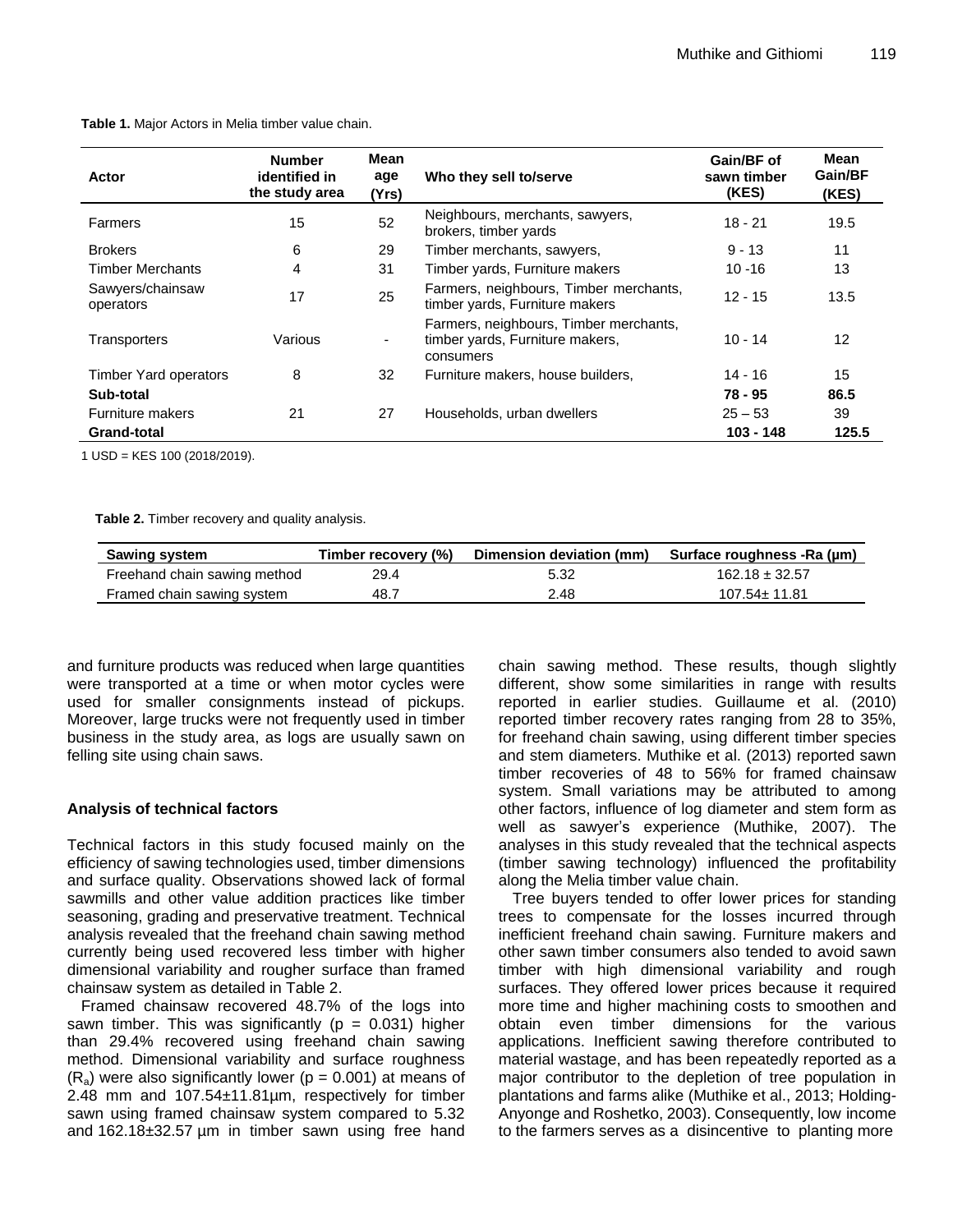trees.

## **Challenges and possible solutions in Melia timber value chain**

Tree farmers, sawyers and furniture makers outlined the challenges they faced. Apart from low prices offered for standing trees, farmers identified lack of tree valuation techniques, cumbersome procedures in obtaining permits from Government when intending to cut trees, and lack of more valuable alternative uses for Melia trees, as some of the other challenges they face. They proposed the following as possible solutions to these challenges; forest experts need to provide guide lines to farmers on tree volume estimation and valuation. Information on tree management particularly spacing and pruning to produce trees for sawn timber was also highlighted as important to farmers. They also pointed the need for the Government to remove the requirement for forest produce movement permits since farmers in the study area have no possibility of interfering with state forests as there is none in their neighborhoods.

Timber sawyers on their part observed that timber sawing as the sole source of income was currently unsustainable, because only a few farmers have mature trees and some are unwilling to sell or convert into sawn timber. They however were optimistic that with increase in availability of maturing trees, sawyers would be guaranteed of sustainable livelihoods. Other challenges identified include poor stem form for sawn timber production due to poor silvicutural treatment and lack of efficient sawing methods for higher timber recovery. Based on the results of technical analysis, sawyers agree that the freehand sawing method they had been using is inefficient and uneconomical, causing losses to both the tree farmer and the sawyer. They voiced a need for capacity building to adopt the improved framed chainsaw system to increase timber recovery and enhance surface quality as well as operator safety and ergonomics.

Furniture makers on the other hand identified general shortage of Melia timber and poor timber surface as key challenges to their work. They praised the introduction of framed chainsaw system as a possible solution, providing uniformly dimensioned timber with fairly smooth surface. They also suggested that farmers need to increase trees on their farms to increase supply of sawn Melia timber, which has superior mechanical properties for furniture making.

## **CONCLUSION AND RECOMMENDATIONS**

The study highlighted institutional elements of management, economic operations and technical aspects at the various stages of the chain as the key factors influencing the efficiency of the Melia timber value chain.

From the purchase of trees at the farm to the sawn timber at the timber yard or furniture workshop, best value was achieved when main players at one stage managed to shorten the chain by trading directly with the next main players. Sawyers and furniture makers gained more through improved efficiency of the timber sawing technology.

The focus group interviews demonstrated farmers' awareness that they were not getting full value of their trees, due to lack of adequate knowledge on tree management and valuation. Further, farmers and sawyers' gains were negatively influenced by inefficiency of the timber sawing technology used by sawyers. This calls for the relevant agencies to promote capacity building of farmers on tree management and chainsaw operators on improving timber recovery and quality.

Further, the study concluded that inefficient timber conversion, lack of other value addition methods lead to waste, exacerbating unsustainable wood supply scenario. There is therefore need to invest in improving wood processing technologies and capacity to diversify into high value products. While efficient conversion of trees into sawn timber instead of selling them standing was proposed as a way to improve the gains by the farmers, it was noted that the superior timber properties of Melia timber could enable it to be processed for higher value products like flooring, which would increase value along the chain.

Most of the businesses along the Melia timber value chain in the study area are small-scale and lack adequate capital for investment. Such businesses were not in a good position to trade in large quantities of round wood or sawn timber. The transactions involved selling a single tree or a few trees at a time. These are perhaps to be viewed as micro to small-scale, compared to transactions in larger and more established operators, with larger quantities along the value chain. The latter is entrepreneurial scale, which can contribute to the longterm livelihoods, employment and economic growth in such rural setups.

This is what needs to be promoted to grow alongside the growing potential fronted by Melia tree farming in dry lands. Timber recoveries and value can be improved through training farmers on silviculture and tree valuation, capacity building of sawyers to adopt efficient sawing systems, and other players along the value chain on efficient value addition at every stage. The need for timber movement permits may need to be reviewed for people trading with dry land farm grown timber since there may not be possibility of interfering with state forests as there are none in the areas producing similar timber products. It is recommended that tree farmers form and/or strengthen associations for better access to technical information on tree silviculture and management, valuation and pricing. To make the Melia players, more farmers need to be encouraged to grow the species and join the associations. With greater knowledge